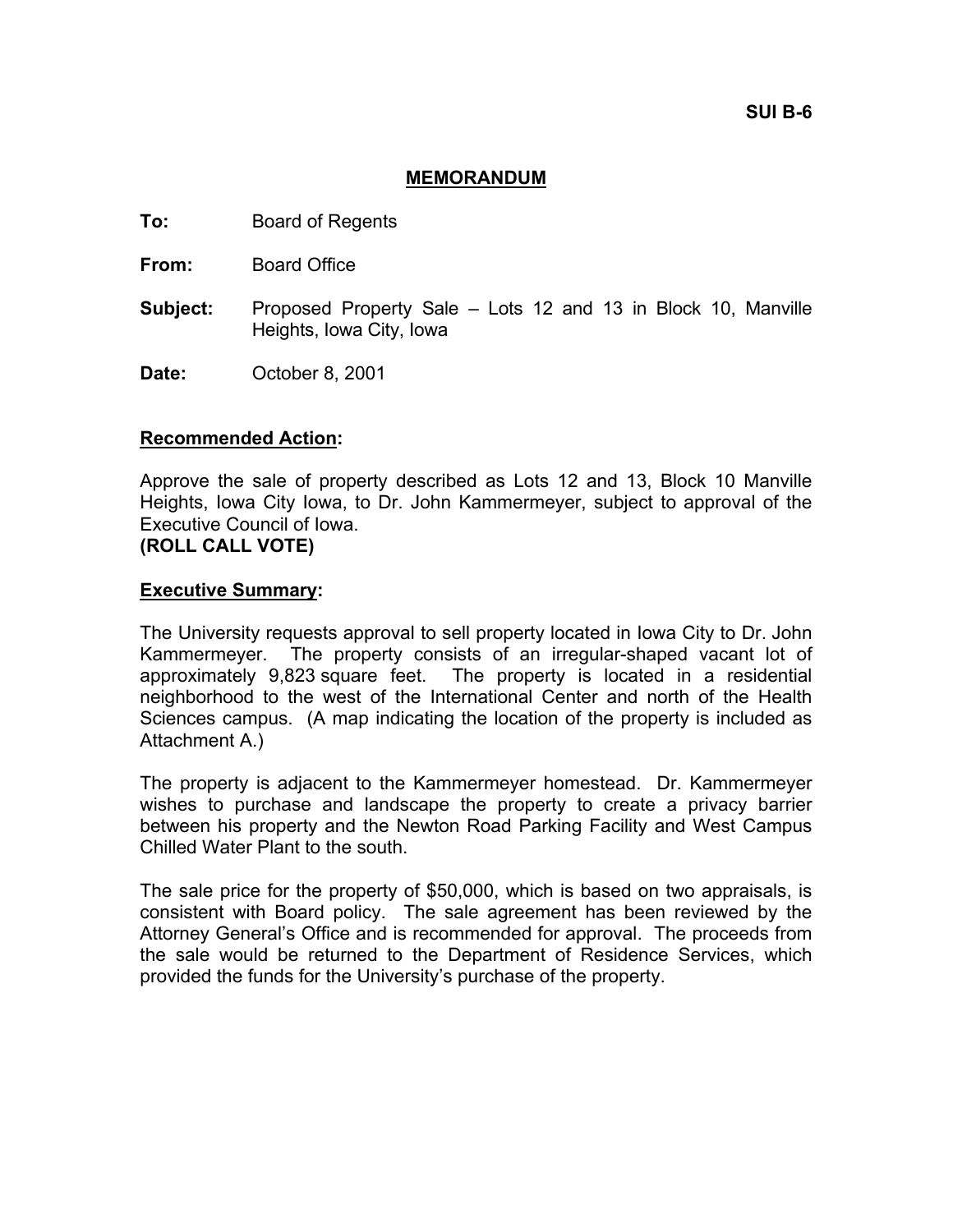# **Background and Analysis:**

| <b>Background</b>                 | The University purchased the property for \$2,255 in<br>1951 from Karl and Cordelia Kammermeyer; the<br>property was purchased for possible University<br>expansion in the area.                                                                                                                                |
|-----------------------------------|-----------------------------------------------------------------------------------------------------------------------------------------------------------------------------------------------------------------------------------------------------------------------------------------------------------------|
|                                   | The source of funds for the purchase was a Department<br>Residence Services land<br>fund;<br>no<br>state<br>of<br>appropriations were used for the purchase.                                                                                                                                                    |
|                                   | The University developed other nearby properties with<br>construction of the International Center and parking<br>areas.                                                                                                                                                                                         |
|                                   | The property proposed for sale is not needed by the<br>University.                                                                                                                                                                                                                                              |
| <b>Sale Price</b>                 | The proposed sale price of \$50,000 is based on two<br>appraisals, which each estimated the value of the<br>property at \$50,000.                                                                                                                                                                               |
| <b>Board</b><br><b>Procedures</b> | Procedural Guide 7.10 states that the Board shall<br>convey real estate for monetary consideration based on<br>appraisal.                                                                                                                                                                                       |
| <b>Possession Date</b>            | On or before December 31, 2001.                                                                                                                                                                                                                                                                                 |
| <b>Additional</b><br><u>Terms</u> | The buyer agrees to vacate his driveway easement on<br>Lot 12 to the north and east of the property; this would<br>accommodate the University's future plans for<br>reconstruction of an existing parking lot that serves the<br>International Center and the extension of additional<br>utilities in the area. |

The buyer also agrees not to construct any permanent improvements on Lot 13 located directly to the north of the property.

ممهمة Sheila Lodge

Approved:

sl/h:(bf)/01OctDoc/OctSUIb6.doc